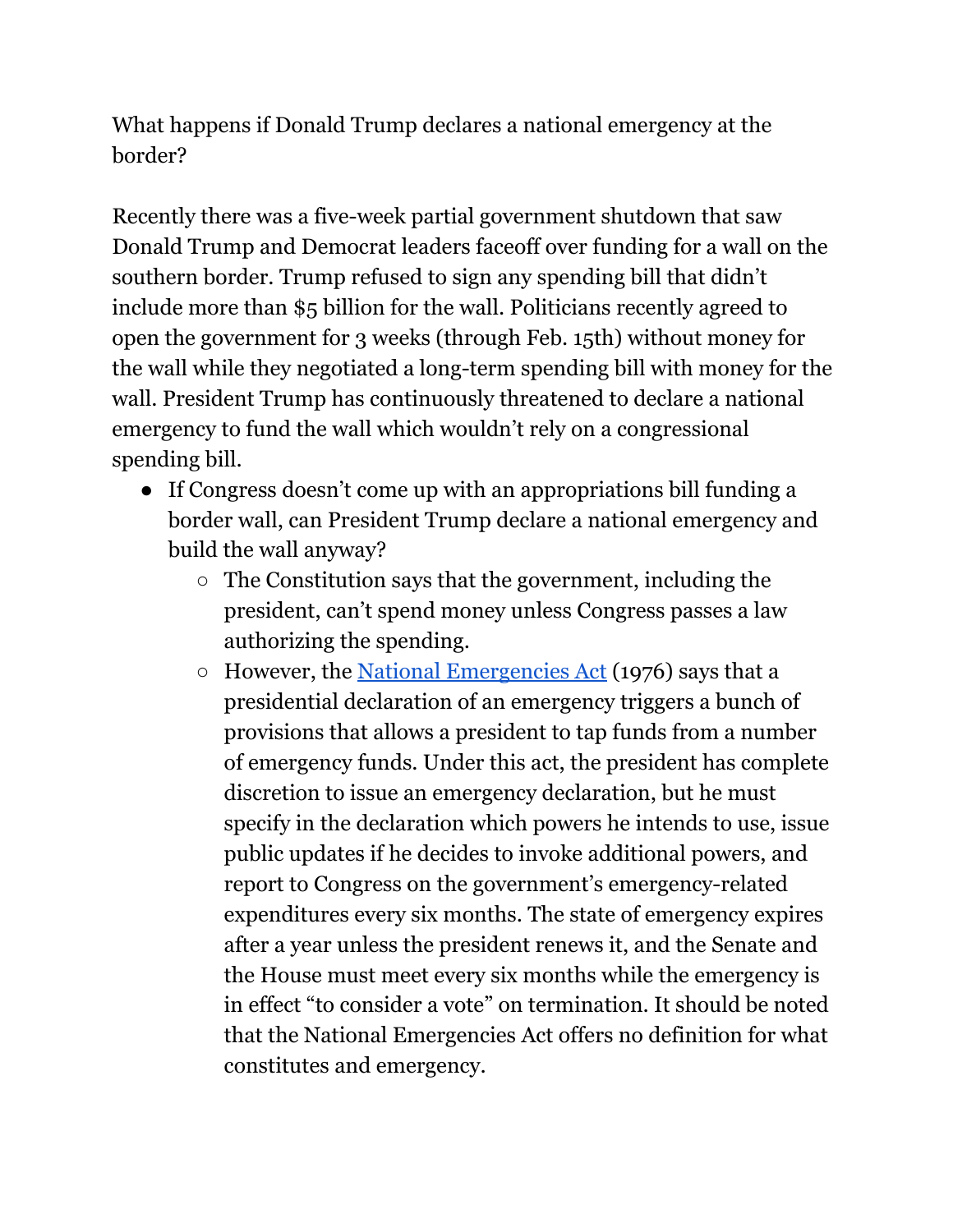- (Side note: this Act is useless and means nothing. 30 states of emergency are in effect today - several times more than when the act was passed. Most have been renewed for years on end and during the 40 years the law has been in place, Congress had not met once to vote on whether to end them)
- One provision allows a president to spend already appropriated money for "military construction projects". There is a pot of about \$10 billion available under this provision. However, the statue seems to connect this to building barracks, landing strips, and other things relating to deploying troops to new locations in an emergency.
- Another provision allows a president to divert emergency money already appropriated for disaster relief but most people see these as natural disasters and it would be up to a judge to see if a wall fits.
- He could also declare a "state of immigration emergency" which would pull funds from an immigration emergency fund that is usually used to help stated feed, house, and process migrants. (this fund currently only has about \$20 million)
- The White House has also reportedly directed the Army Corps of Engineers to looks at its budget for potential funds to divert to the wall, including \$13.9 billion form a disaster spending bill passed by Congress last year.
- Congress can vote to overturn a declaration of national emergency using a fast-track procedure to pass a joint resolution. An initial congressional override simply requires a majority vote. The president can then veto it, in which case Congress would need two-thirds vote in both chambers to override it.
- If Congress were to override a declaration, there is a good chance it would be taken to the courts where things like, "what constitutes and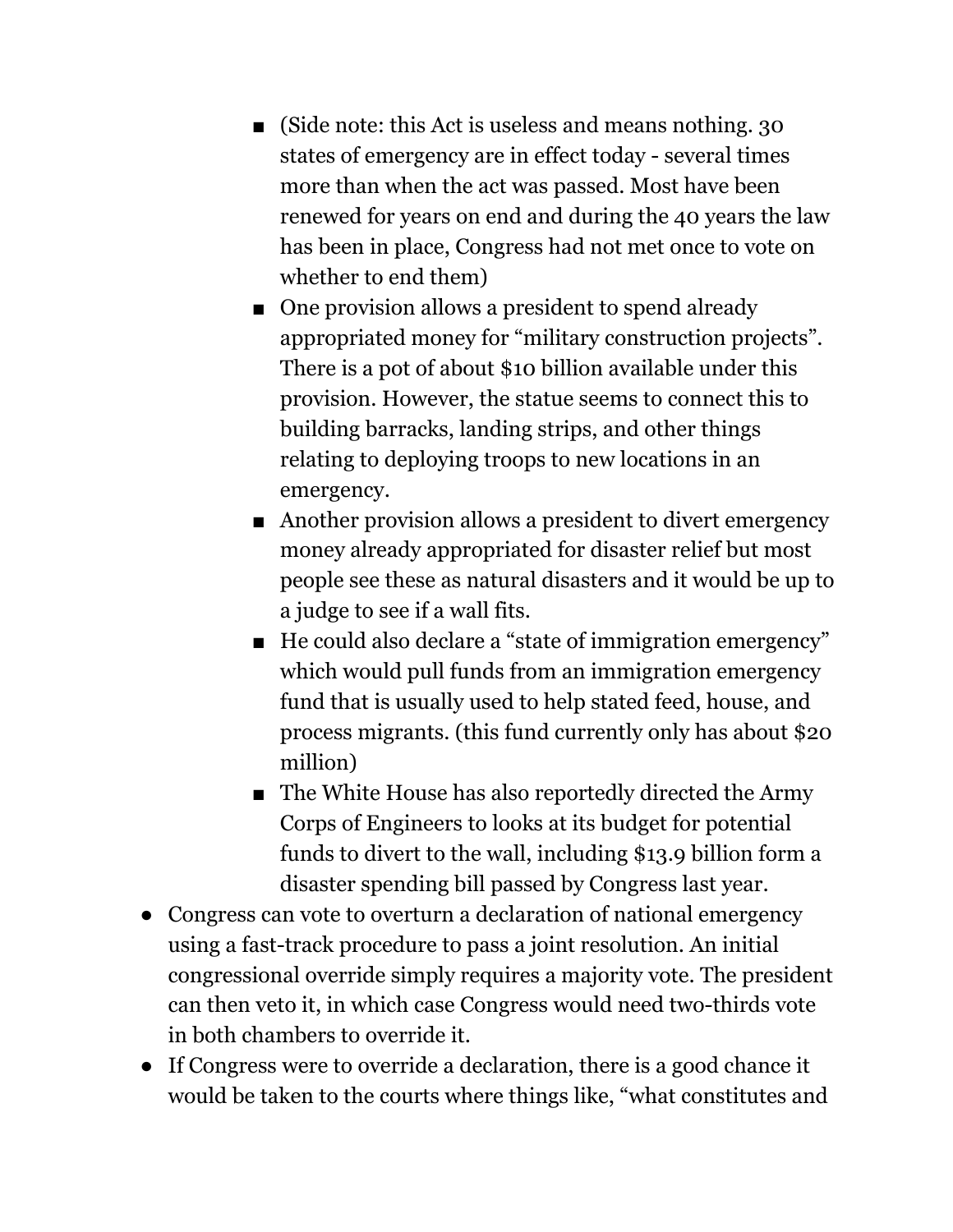emergency" or "can a president declare something an emergency simply because he wasn't able to persuade Congress to appropriate money?" would be debated.

Elizabeth Goitein, a co-director of the Liberty and NAtional Security Program at the Brennan Center for Justice (a progressive law and public policy institute and New York University Law School) wrote and in-depth piece on presidential emergency powers in the [Atlantic.](https://www.theatlantic.com/magazine/archive/2019/01/presidential-emergency-powers/576418/)

- In it she writes, "a parallel legal regime allows the president to sidestep many of the constraints that normally apply. The moment the president declares a "national emergency" - a decision that is entirely within his discretion - more than 100 special provisions become available to hime. While many of these tee up reasonable responses to genuine emergencies, some appear dangerously suited to a leader bent on amassing or retaining power. For instance, the president can, with the flick of his pen, activate laws allowing him to shit down many kinds of electronic communications inside the US or freeze Americans' bank accounts. Other powers available even without a declaration of emergency, including laws that allow the president to deploy troops inside the country to subdue domestic unrest."
- The premise underlying emergency powers is that the government's ordinary powers might be insufficient in a crisis, and amending the law might be too slow in an emergency. It is meant for temporary expansion of power until the emergency passes or laws are changes.
	- Some legal scholars believe the Constitution gives the president inherent emergency powers by making him commander in chief or by vesting him a broad, undefined "executive power."
	- $\circ$  In the past presidents have cited inherent constitutional powers when taking drastic actions that were not authorized or prohibited by Congress.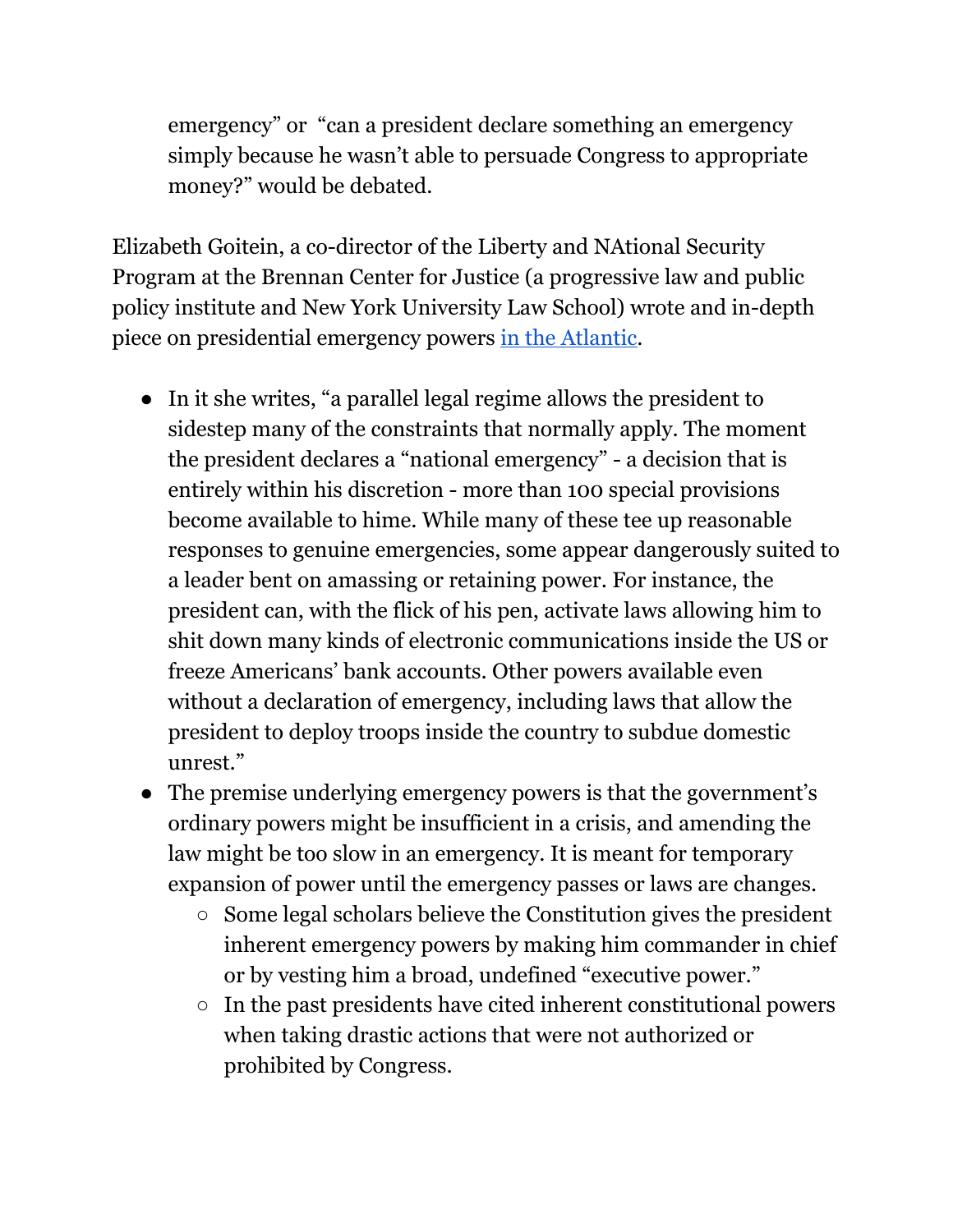- Examples include: FDR's internment of US citizens and residents of Japanese descent during WWII, George W. Bush's programs of warrantless wiretapping and torture after 9/11, and Abraham Lincoln's suspension of habeas corpus during the Civil War.
- The president has access to emergency powers contained in 123 statutory provisions.
	- For instance, George W. Bush leveraged the state of emergency after 9/11 to call hundreds of thousands of reservists and members of the National Guard into active duty in Iraq.
	- During a national emergency, the president can unilaterally suspend the law that bars government testing of biological chemical agents on human subjects.
	- In 1942, Congress amended Section 706 of the Communications Act of 1934 to allow the president to shut down or take control of "any facility or station for wire communication" upon his proclamation "that there exists a state or threat of war involving the United States." In today's age this could be seen as extending to the internet, effectively giving the president complete control over the internet and could function as a "kill switch".
	- Under the International Emergency Economic Powers Act (IEEPA)(1977) the president can declare a national emergency "to deal with any unusual and extraordinary threat" to national security, foreign policy, or the economy. This allows the president to order a range of economic actions escentially transfering export and tariff control from Congress to the Executive Branch.
		- Bill Clinton expanded IEEPA's usage by targeting both foreign governments and foreign political parties, terrorist organizatrions, and suspected narcotics traffickers.
		- George W. Bush expanded this even further after  $9/11$ through Executive Order 13224 which prohibited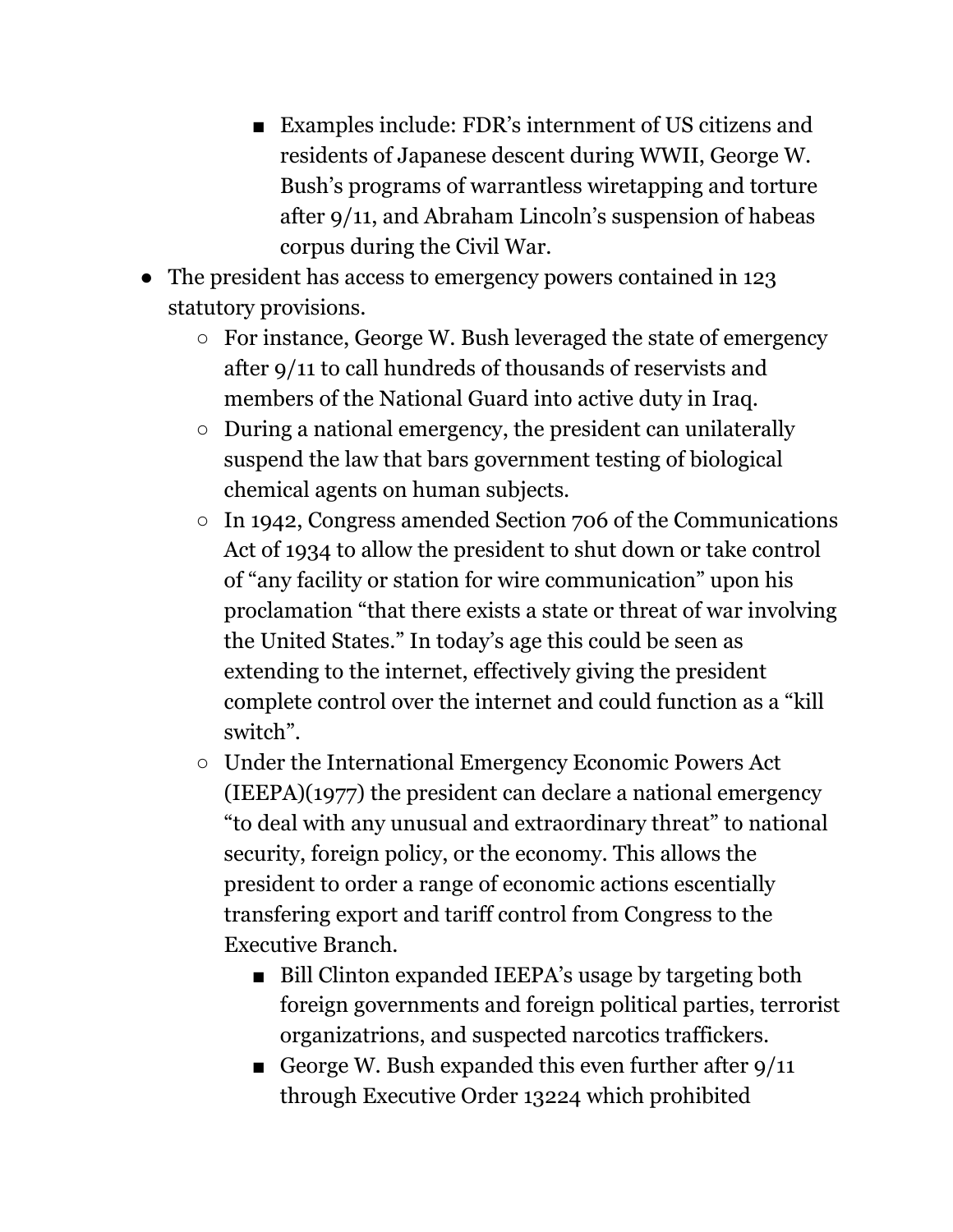transactions not just with any suspected foreign terrorist, but also with any US citizen suspected of providing support to foreign terrorists.

- Once a person is designated under the order, no American can legally give him a job, rent him an apartment, provide him with medical services, or sell him groceries without the government's permission. The Patriot Act allowed the government to trigger these consequences just by opening an investigation into whether a person should be designated. The government only needs a "reasonable basis" for believing someone is involved with or supports terrorism in order to designate him. The person is generally given no advance notice and no hearing.
- The Insurrection Act of 1807, which has been amended over the years, allows the president to deploy troops unilaterally, either because he determined that rebellious activity has made it "impracticable" to enforce federal law through regular means, or because he deems it necessary to suppress "insurrection, domestic violence, unlawful combination, or conspiracy" (terms not defined in the statute) that "impedes the course of justice."
	- Eisenhower used the Insurrection Act in 1957 when he sent troops into Little Rock to enforce school desegregation.
	- George H.W. Bush used it in 1992 during the LA riots.
	- Trump tweeted that he would "send in the Feds" to Chicago after a spike in homicides in 2017
	- It wouldn't be that hard for a president to find a reason to send the military into an American city.
- Presidential Emergency Action Documents (PEADS) originated as part of the Eisenhower administration's plans to ensure continuity of government in the wake of a Soviet nuclear attack.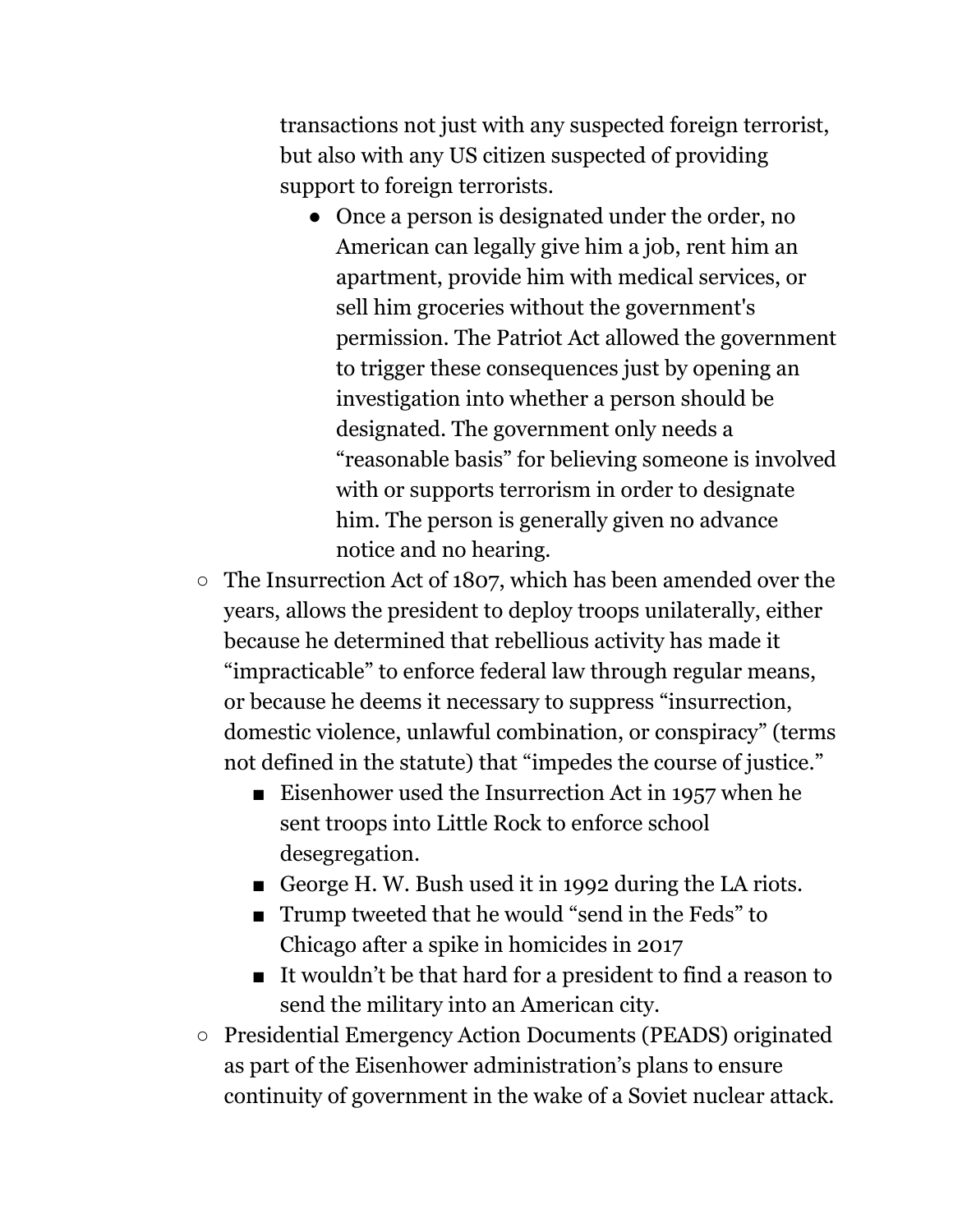These are orders to Congress that are prepared in advance of anticipated emergencies.

- PEADS are closely guarded within the government; none have ever been publicly released or leaked.
- However, according to FBI memos, certain sources, and court records, PEADS drafted from the 1950s through the 1970s would authorize martial law and the suspension of habeas corpus by the executive branch, revoke Americans' passports, and detain "subversives" identified in an FBI "Security Index" that contained more than 10,000 names.
- In 1987, the Miami Herald reported Oliver North had worked with FEMA to create a secret contingency plan authorizing "suspension of the Constitution, turning control of the United States over to FEMA, appointment of military commanders to run state and local governments and declaration of martial law during a national crisis."
- Since 2012, the Department of Justice has been requesting and receiving funds from Congress to update several PEADS first developed in 1989 and in 2008 government sources told a reporter for Radar magazine that a version of the Security Index still existed under the code name Main Core, allowing for the apprehension and detention of Americans tagged as security threats.
- Late Monday night, negotiators charged with hammering out a deal to avert another partial government shutdown announced they had reached an agreement in principle.
	- Details of the agreement have not been released, but Congressional sources told ABC News that it includes \$1.375 billion for physical barriers at the southern border.
	- $\circ$  It is unclear at this point if Trump will accept this new deal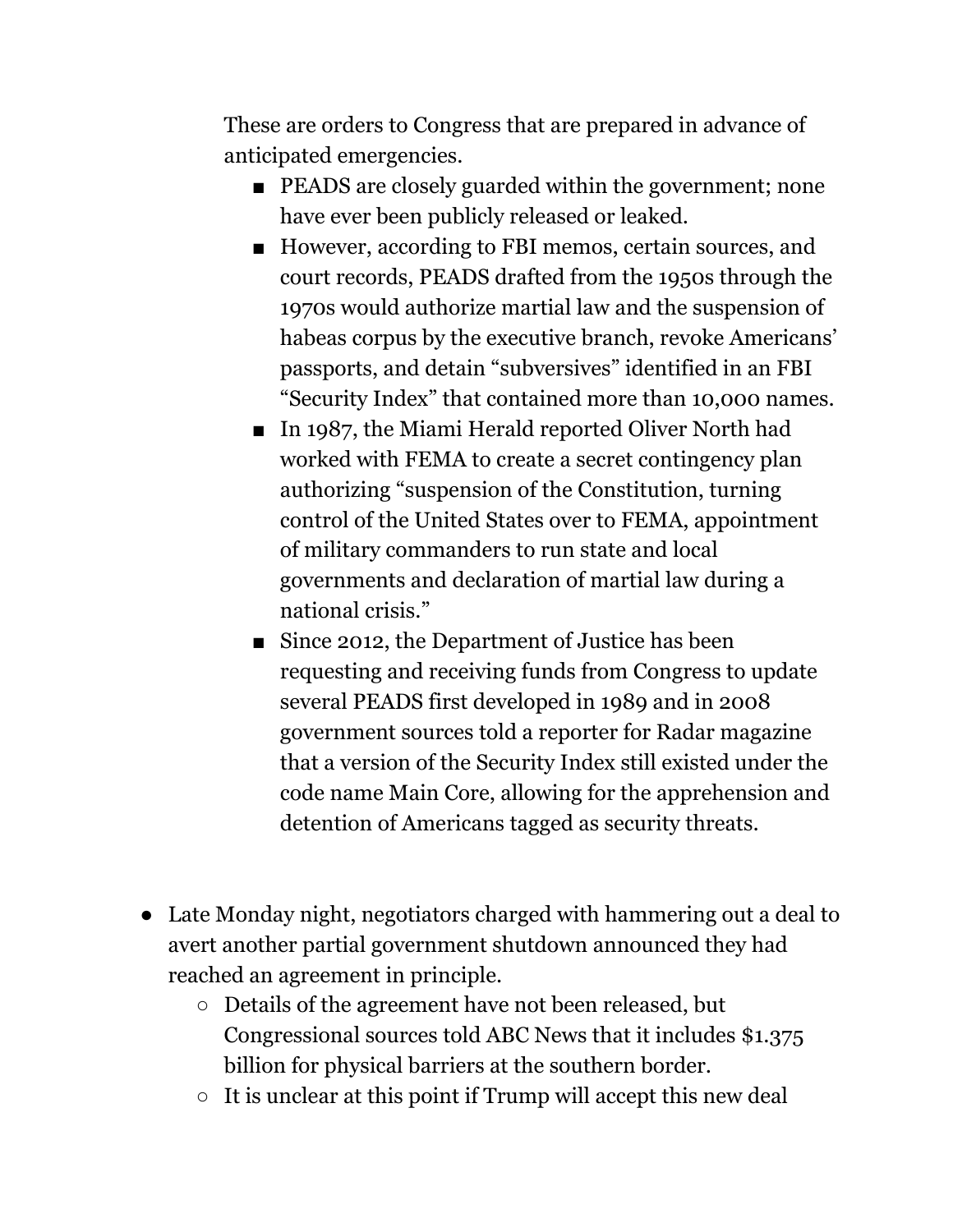## **UPDATES:**

- On February 15th Donald Trump declared a national emergency in an effort to circumvent Congress and fund a wall on the southern border. This came a day after Congress cleared a bill for his signature that prevented another government shutdown and provided \$1.375 billion for 55 miles of new fencing.
	- "We're talking about an invasion of our country with drugs, with human traffickers with all types of criminals and gangs." he said from the White House Rose Garden.
	- When he took questions later he remarked, "I could do the wall over a longer period of time. I didn't need to do this, but I'd rather do it much faster. I just want to get it done faster, that's all."
- "The President's actions clearly violate the Congress's exclusive power of the purse, which our Founders enshrined in the Constitution," Speaker Nancy Pelosi and Senate Minority Leader Chuck Schumer said in a joint statement. "The Congress will defend our constitutional authorities in the Congress, in the Courts, and in the public, using every remedy available."
- Senior administration officials said that with the declaration, Trump will have access to a total of \$8 billion for the wall. That figure includes \$1.375 billion offered by Congress, \$600 million from the Treasury Department's drug forfeiture fund, \$2.5 billion from a Defense Department drug interdiction program, and \$3.5 billion from a military construction budget.
- The House Judiciary Committee announced Friday that it would investigate the president's emergency claim, while House Democrats plan to introduce legislation to block it. That measure could pass both houses of Congress forcing Trump to issue the first veto of his presidency.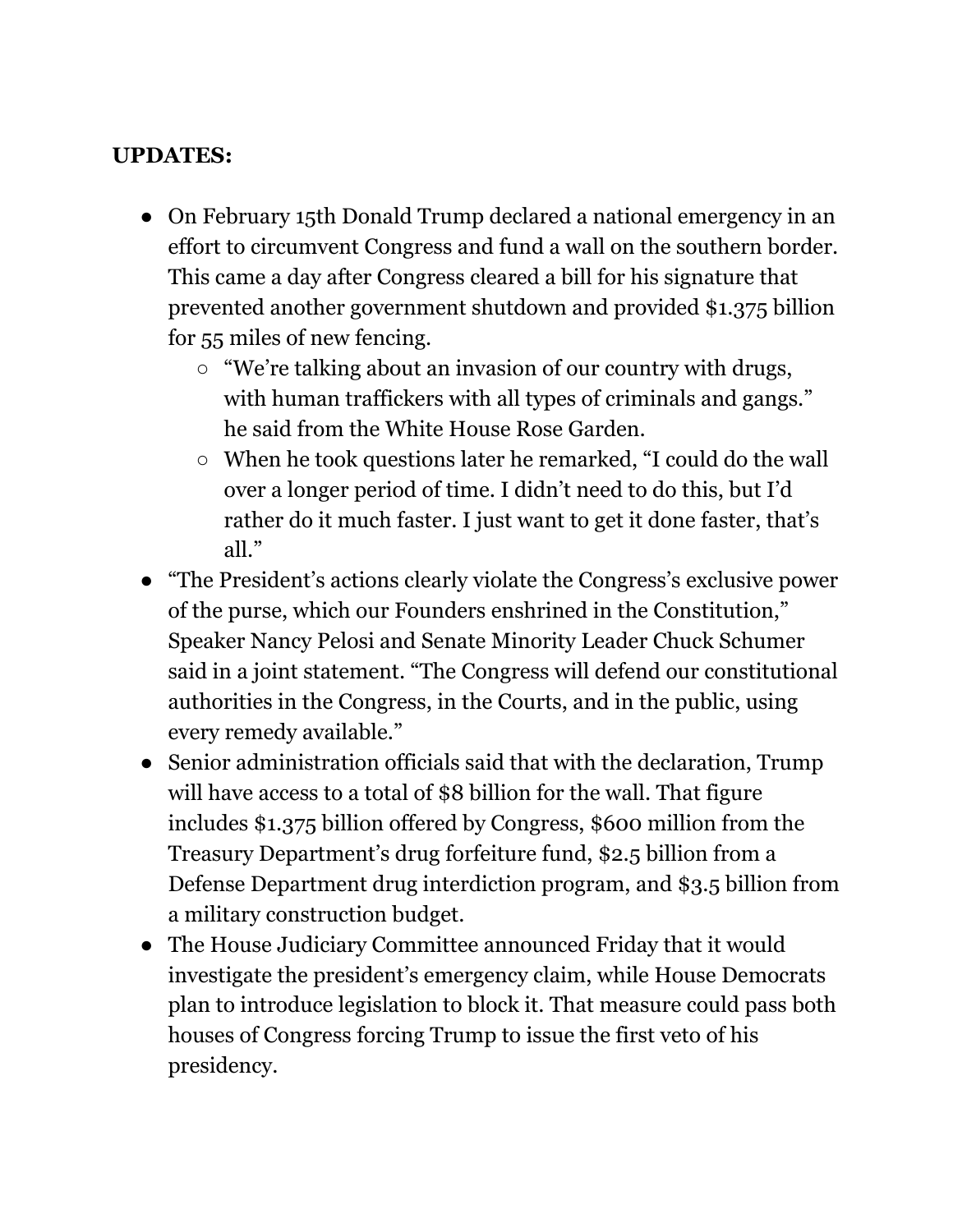- Keith Whittington a politics professor at Princeton said, "Trump has a more credible claim than he should to the necessary legal authority to bypass Congress and fund some wall construction, because both Congress and the courts have been very generous to past presidents. Congress has delegated substantial statutory authority to the president to declare emergencies and move already appropriated funds to new military construction projects."
- On Monday, February 18th, a coalition of 16 states filed a federal lawsuit to block Trump's plan to build the border wall without Congressional approval, declaring that the national emergency is unconstitutional.
	- The states participating in the suit are: California, Colorado, Connecticut, Delaware, Hawaii, Illinois, Maine, Maryland, Michigan, Minnesota, Nevada, New Jersey, New Mexico, New York, Oregon, and Virgina. With the exception of Maryland Governor Larry Hogan, the governors of the states are Democrats. The suit names as defendants the president, the departments of Defense, Treasury, Interior, and Homeland Security; and senior officials of those departments.
	- The lawsuit seeks a preliminary injunction that would prevent the president from acting on his emergency declaration while the case plays out in the courts.
	- The complaint was filed in the U.S. District Court for the Northern District of California, a San Francisco-based court whose judges have ruled against an array of other Trump administration policies, including on immigration and the environment. According to a count by the Washington Post, the court's judges have ruled against the Trump administration in at least nine important cases.
	- The complaint argues that diverting money that Congress designated for other purposes violates the separation of powers defined in the Constitution. The complaint says that once Congress passes laws and a president signs them, the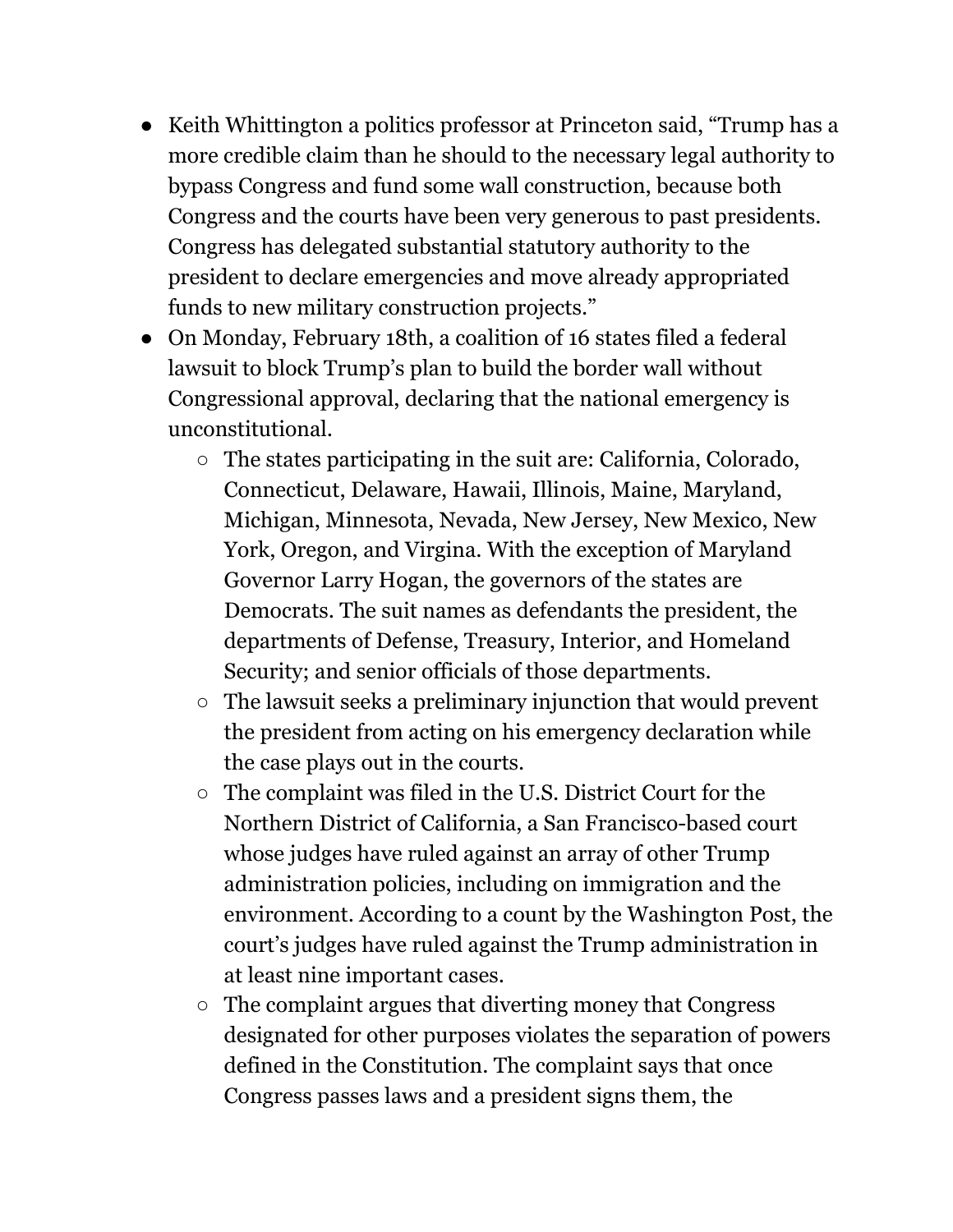Constitution requires that the president take care that the laws be faithfully executed. Another clause of the Constitution, the lawsuit notes, prevents money from being paid from the U.S. Treasury unless Congress had appropriated it.

## Sources

"National Emergencies Act" [https://www.govinfo.gov/content/pkg/HMAN-112/pdf/HMAN-112-pg1119.](https://www.govinfo.gov/content/pkg/HMAN-112/pdf/HMAN-112-pg1119.pdf) [pdf](https://www.govinfo.gov/content/pkg/HMAN-112/pdf/HMAN-112-pg1119.pdf)

"Let's say Trump declares a national emergency. What happens next?" - The Washington Post

[https://www.washingtonpost.com/opinions/2019/02/06/lets-say-trump-d](https://www.washingtonpost.com/opinions/2019/02/06/lets-say-trump-declares-national-emergency-what-happens-next/?noredirect=on&utm_term=.81a8472da083) [eclares-national-emergency-what-happens-next/?noredirect=on&utm\\_ter](https://www.washingtonpost.com/opinions/2019/02/06/lets-say-trump-declares-national-emergency-what-happens-next/?noredirect=on&utm_term=.81a8472da083) [m=.81a8472da083](https://www.washingtonpost.com/opinions/2019/02/06/lets-say-trump-declares-national-emergency-what-happens-next/?noredirect=on&utm_term=.81a8472da083)

"How Trump could use a national emergency to get his border wall" - Vox [https://www.vox.com/policy-and-politics/2019/1/8/18172749/trump-nati](https://www.vox.com/policy-and-politics/2019/1/8/18172749/trump-national-emergency-government-shutdown-wall) [onal-emergency-government-shutdown-wall](https://www.vox.com/policy-and-politics/2019/1/8/18172749/trump-national-emergency-government-shutdown-wall)

"What the President Could Do If He Declares a State of Emergency" - The Atlantic

[https://www.theatlantic.com/magazine/archive/2019/01/presidential-eme](https://www.theatlantic.com/magazine/archive/2019/01/presidential-emergency-powers/576418/) [rgency-powers/576418/](https://www.theatlantic.com/magazine/archive/2019/01/presidential-emergency-powers/576418/)

"Negotiators reach agreement in principle to avoid another government shutdown" - ABC News [https://abcnews.go.com/Politics/negotiators-reach-agreement-principle-a](https://abcnews.go.com/Politics/negotiators-reach-agreement-principle-avoid-government-shutdown/story?id=61007755) [void-government-shutdown/story?id=61007755](https://abcnews.go.com/Politics/negotiators-reach-agreement-principle-avoid-government-shutdown/story?id=61007755)